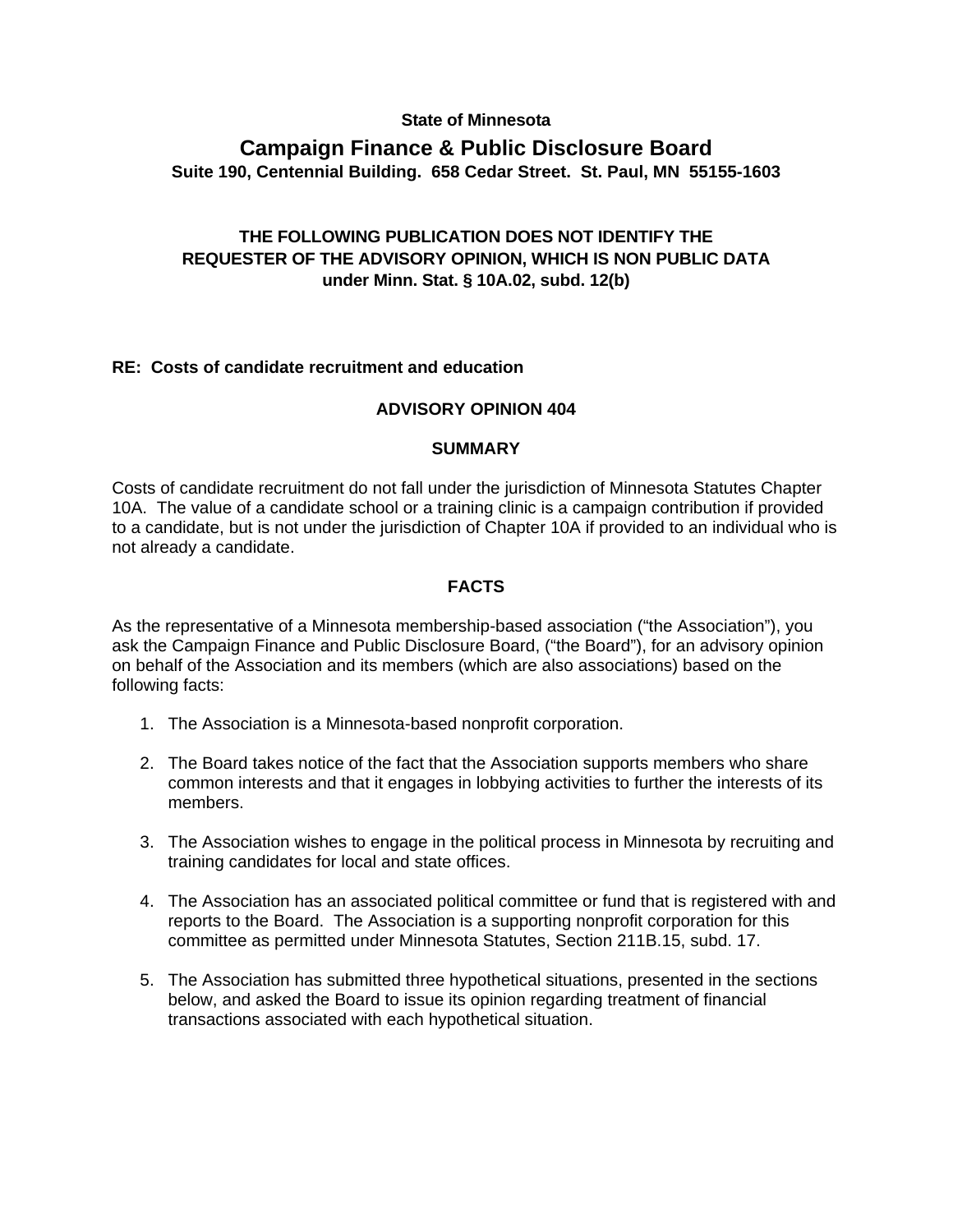# **Hypothetical Number 1**

A candidate for the Minnesota legislature is invited to, and attends, an event sponsored by the Association and referred to by the Association as a "candidate school". The event is promoted as an opportunity for candidates to hone public speaking, campaign organization, and other skills for the express purpose of aiding the candidate in a run for office. The value of attendance at the candidate school exceeds \$100. However, the school is offered free of charge and is open to the public.

# **Issue One**

What is the value of the campaign school described in the hypothetical for the purposes of Chapter 10A?

# **Opinion One**

A "contribution" is "money, a negotiable instrument, or a donation in-kind that is given to a political committee, political fund, principal campaign committee, or a party unit". Minnesota Statutes, Section 10A.01, subd. 11. A donation in-kind is "anything of value that is given, other than money or negotiable instruments . . ." Minnesota Statutes, Section 10A.01, subd. 13.

Minnesota Statutes, Section 10A.20, subd. 3(b) provides that the recipient of a donation in-kind must report that donation at "its fair market value". Minnesota Rules, Part 4503, subp. 3a, defines "fair market value" as "the amount that an individual would pay to purchase the same or similar service or item on the open market."

The value of the subject campaign school is important both with respect to the threshold for reporting donations in-kind and with respect to determining whether the subject contribution may be made consistent with the requirements of Chapter 10A by an entity not registered with the Board.

The question is whether the proposal of the Association to make the campaign school "open and free to the public" results in the school having a fair market value of zero. In other words, has the Association placed this event "in the open market" in such a way that it is free and available to anyone?

The facts presented are insufficient to establish that the campaign school will be widely publicized and conducted with sufficient frequency or class sizes to conclude that it is being offered free in the open market. Based on the stated facts, the cost of the school exceeds \$100. For the purposes of this opinion, the Board considers the value of the school to be more than \$100. The requester may seek another opinion on the question of value of the school. Such a request should detail the advertising and promotion plan for the school; the dates it would be offered, and the number of people that can be accommodated as well as any other relevant details.

Thus, the Board assumes that, for the purpose of Chapter 10A and this opinion, admission to the campaign school has a value of more than \$100.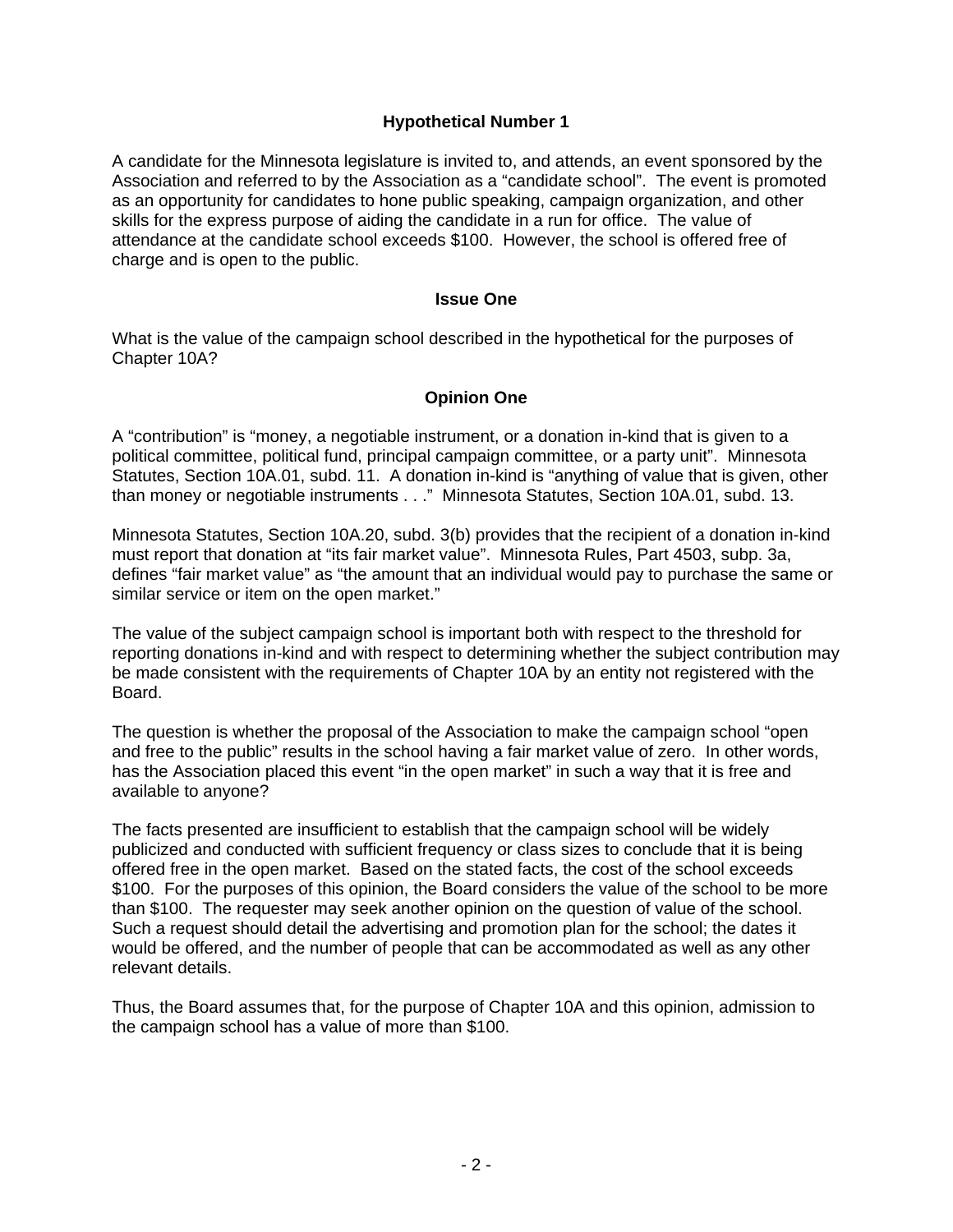# **Issue Two**

Is the value of admission to the school described in the hypothetical a contribution to the principal campaign committee of the candidate who attends?

#### **Opinion Two**

A "contribution" is "money, a negotiable instrument, or a donation in-kind that is given to a political committee, political fund, principal campaign committee, or a party unit". Minnesota Statutes, Section 10A.01, subd. 11. A donation in-kind is "anything of value that is given, other than money or negotiable instruments . . ." Minnesota Statutes, Section 10A.01, subd. 13.

Based on the applicable statutes the provision of a campaign school is a donation in-kind and thus, a contribution, to the candidate. While the Board recognizes that there may be items, such as personal gifts, that could be given to a person who is a candidate and not be reportable under Chapter 10A, any item or benefit that may directly or indirectly influence the candidate's ability to be nominated or elected falls within the scope of Chapter 10A. A campaign school is such an item.

In Issue One, the Board concluded that the value of attendance at the school exceeds \$100. Since the candidate is not paying for the school, the amount of the contribution is the value of attendance.

The Association is not registered with the Board and, thus, is prohibited from making a contribution of more than \$100 to a candidate. To avoid a violation of Minnesota Statutes, Section 10A.27, subd. 13, the candidate must pay for the campaign school or a political committee or fund, such as the Association's affiliated political committee or fund, must pay the Association for it. In the latter case, the contribution is from the political committee or fund that paid the Association for the cost of the school.

#### **Issue Three**

If an attendee of the campaign school is not a candidate at the time the individual attends the school but subsequently registers a principal campaign committee with the Board, does the value of attendance at the campaign school then become a contribution to the individual's principal campaign committee?

# **Opinion Three**

Since the person receiving the benefit is not a "candidate" at the time of the transaction, the question is whether receipt of admission to the campaign school causes the recipient to become a candidate under Chapter 10A. If so, the recipient would be required to register with the Board and report the contribution on the candidate's next Report of Receipts and Expenditures.

Minnesota Statutes, Section 10A.01, subd. 10, defines "candidate" as "an individual who seeks nomination or election as a state constitutional officer, legislator, or judge". The statute goes on to say that "[a]n individual is deemed to seek nomination or election if the individual . . . has received contributions . . . in excess of \$100 . . . for the purpose of bringing about the individual's nomination or election".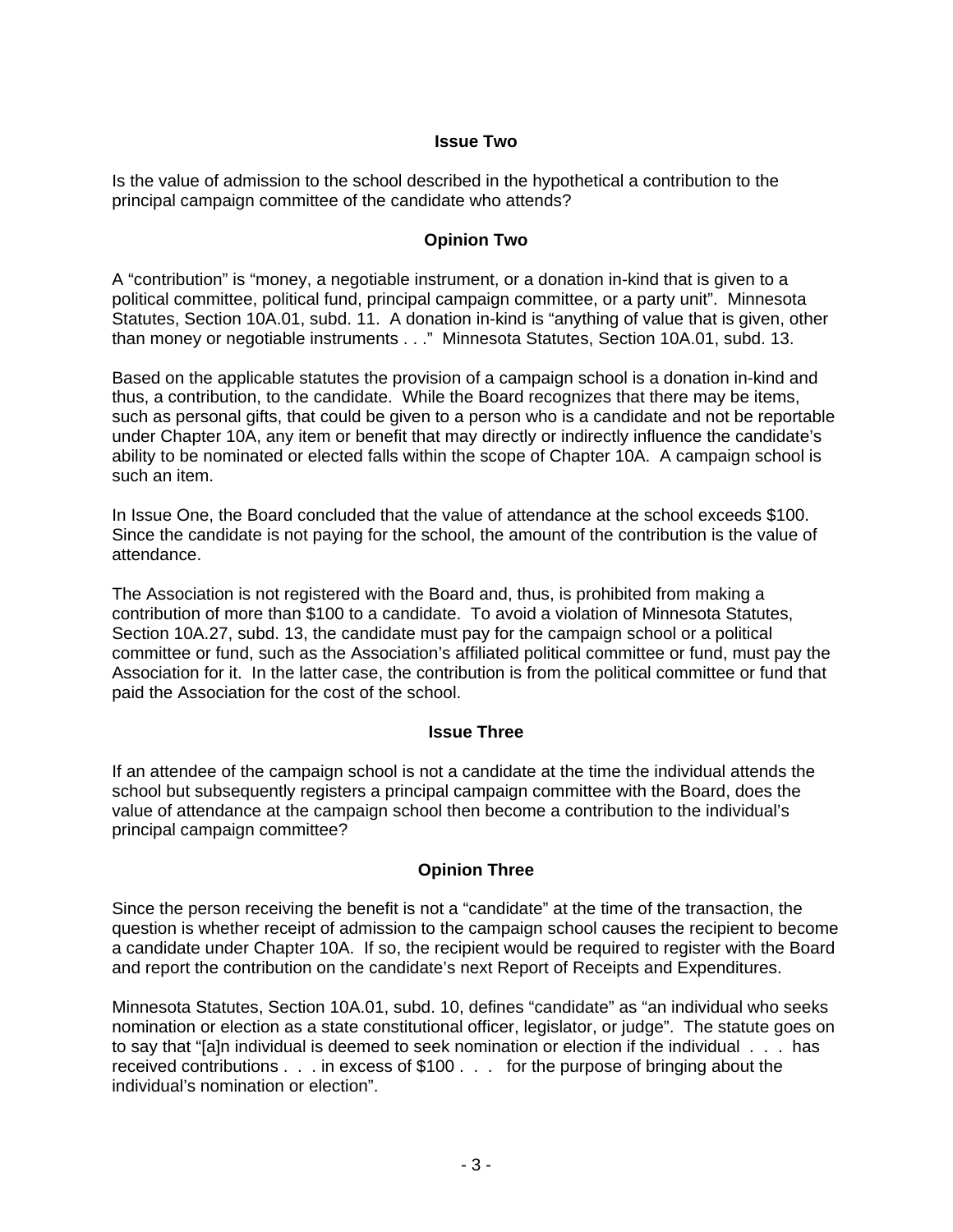The receipt of admission to a candidate school by an individual who might at some future time run for office, but is not already a candidate, is sufficiently remote in the process of "seek[ing] nomination or election" that it will not cause a non-candidate to become a candidate by operation of Section 10A.01, subd. 10.

Likewise, if the attendee himself or herself pays the cost of the campaign school, that payment will not make the attendee a candidate under Chapter 10A.

# **Hypothetical Number 2**

One or more of the Association's members sponsors an event, which may or may not be cosponsored by the Association itself. The event is a one-day clinic with sessions aimed at encouraging local activism on issues of concern to the Association and its members. The value of attendance at the clinic is more than \$100, however there is no cost to attendees.

Among the skills taught by the clinic's faculty are public speaking, grassroots organizing, and fundraising. The clinic's leaders expressly encourage attendees to get involved in local, state, and national political campaigns as volunteers or candidates for office. Faculty members do not expressly encourage attendees to file for a specific office. Following the clinic, an attendee decides to file as a candidate for the Minnesota Legislature.

#### **Issue Four**

The attendee is not a candidate at the time of attendance at the clinic. Does the attendee's subsequent registration of a principal campaign committee with the Board, even in close proximity to the date of the clinic, result in the value of the clinic being treated as a contribution to the subsequently formed principal campaign committee?

# **Opinion Four**

For the reasons stated in Opinion One, the Board considers the value of the clinic to be in excess of \$100.

The receipt of admission to the described clinic by an individual is sufficiently remote in the process of "seek[ing] nomination or election" that it will not cause a non-candidate to become a candidate by operation of Section 10A.01, subd. 10.

Likewise, if the attendee himself or herself pays the cost of the clinic, that payment will not make the attendee a candidate under Chapter 10A.

The fact that the attendee registers a principal campaign committee with the Board shortly after attending the clinic does not change the status of transactions that were not within the scope of Chapter 10A when they occurred.

The Board notes that the request does not seek advice under Hypothetical Two for the case where the attendee is already a candidate at the time of attending the clinic. The result in such a case would be the same as described in Opinion Two above.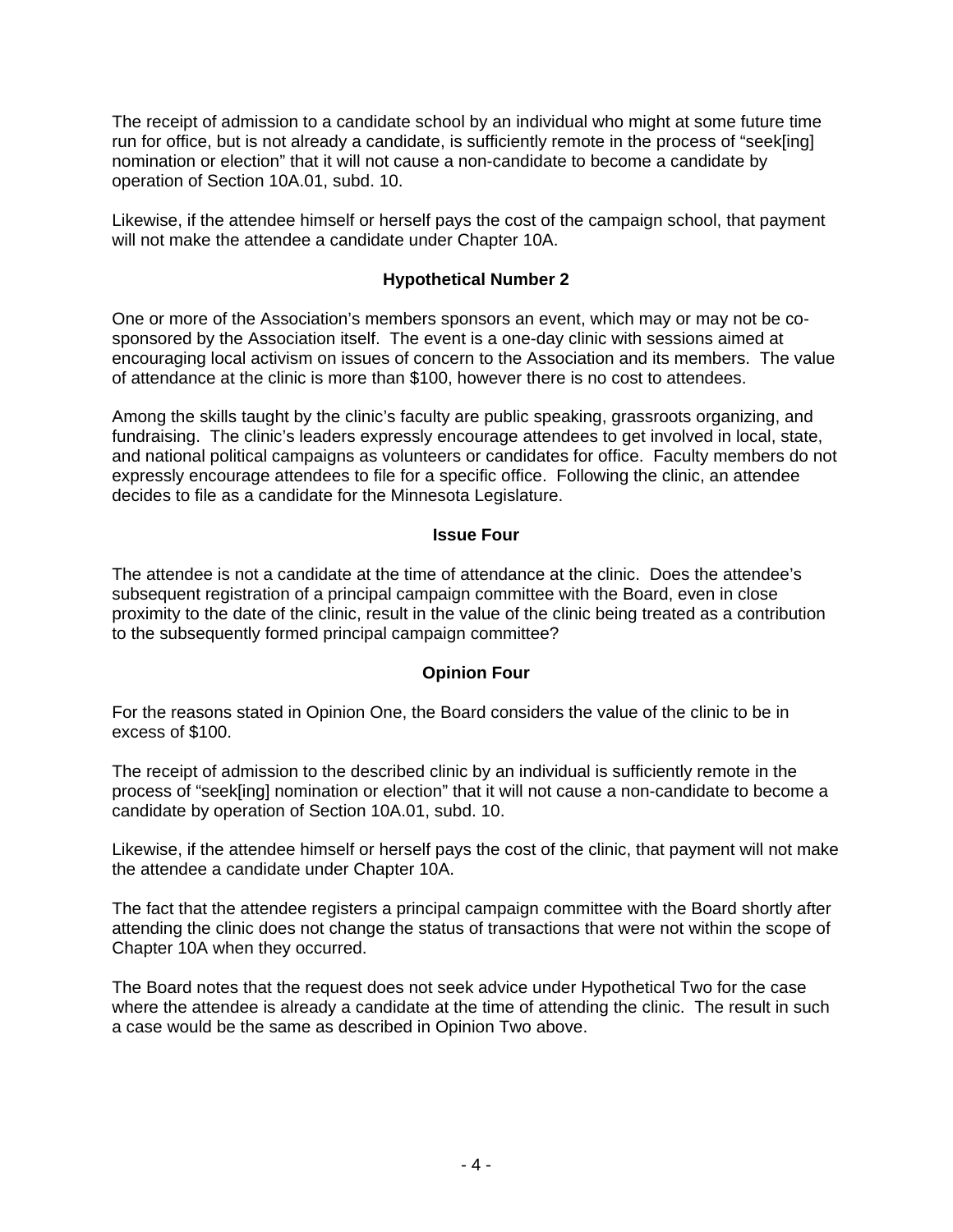#### **Hypothetical Number 3**

An employee of the Association or one of its members is a registered lobbyist for her employer. As part of her job, the employee travels to many Minnesota communities. On one of her business trips, the employee, acting on behalf of her employer, meets with a person who was recommended to her as a potential candidate for the Minnesota legislature. The employee buys lunch for the potential candidate and expressly recruits the individual to run for the state legislature.

The Association's employee also makes trips for the sole and specific purpose of recruiting the potential candidate.

The individual is not a candidate at the time of the recruitment activities, but subsequently becomes a candidate.

#### **Issue Five**

Are the costs of the Association's candidate recruitment governed by or reportable under Chapter 10A?

#### **Opinion Five**

Costs associated with candidate recruitment are not within the scope of Chapter 10A.

This opinion is based on the hypothetical facts that the Association's efforts are solely directed at recruiting the candidate and do not involve any expenses for activities that would influence the candidate's nomination or election should the recruit decide to run for office

#### Caveat

The Association is a corporation that is also lobbyist principal. The employee in Hypothetical Three is a lobbyist.

If the transactions described in this advisory opinion are campaign contributions, they may be prohibited under Minnesota Statutes, Section 211B.15, which prohibits most corporate political activity.

To the extent that campaign contributions attributable to the Association exceed \$100 in value. they are prohibited under Minnesota Statutes, Section 10A.27, subd. 13, which prohibits contributions in excess of \$100 from an association not registered with the Board.

If the transactions, including the purchase of meals, do not constitute campaign contributions, they would be prohibited gifts under Minnesota Statutes, Section 10A.071 if the recipient is an official as defined in that section.

Issued April 7, 2009

A. Hilda Bettermann, Chair Campaign Finance and Public Disclosure Board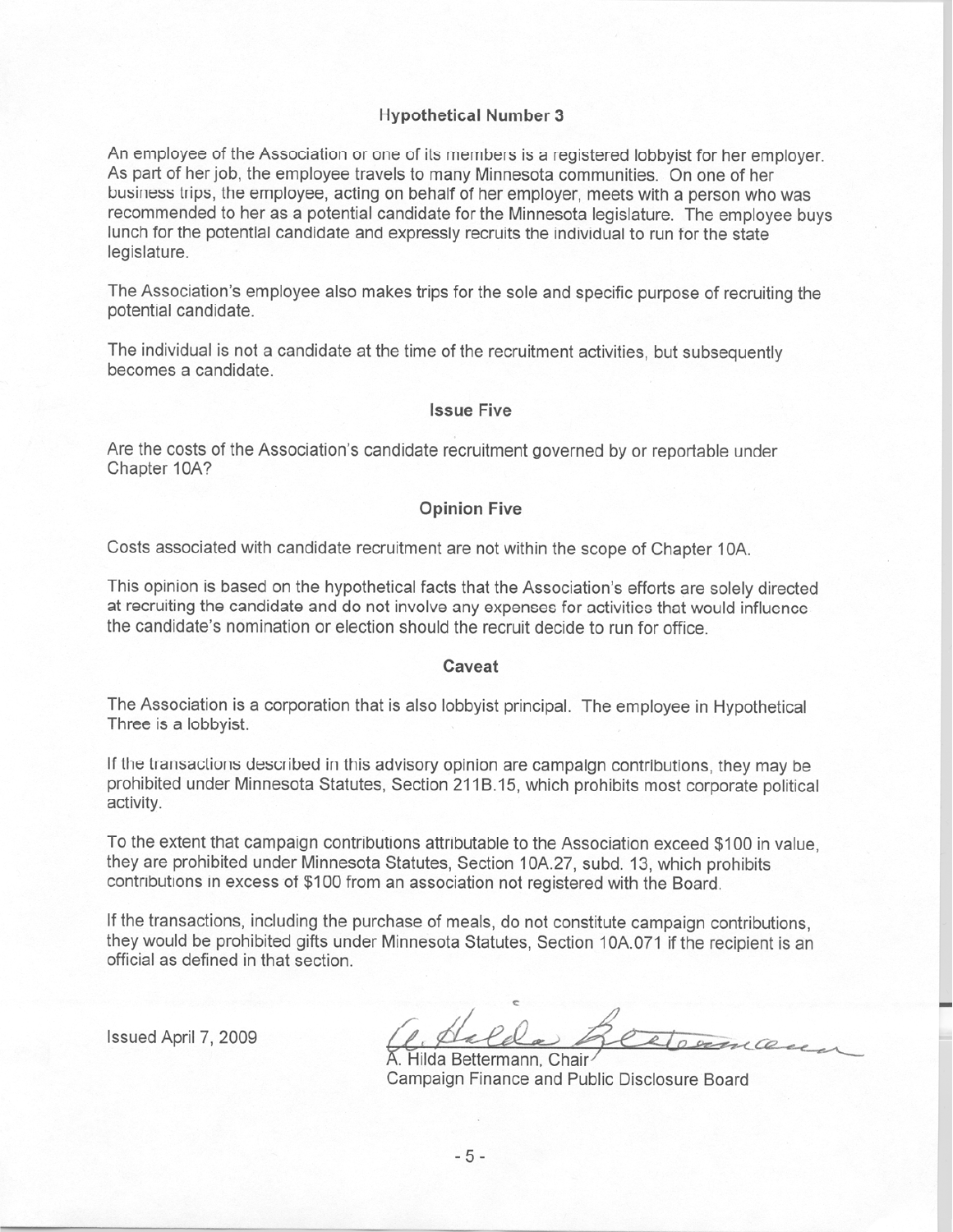# **Statutory Citations**

# **10A.01 DEFINITIONS.**

. . .

Subd. 10. **Candidate.** "Candidate" means an individual who seeks nomination or election as a state constitutional officer, legislator, or judge. An individual is deemed to seek nomination or election if the individual has taken the action necessary under the law of this state to qualify for nomination or election, has received contributions or made expenditures in excess of \$100, or has given implicit or explicit consent for any other person to receive contributions or make expenditures in excess of \$100, for the purpose of bringing about the individual's nomination or election. A candidate remains a candidate until the candidate's principal campaign committee is dissolved as provided in section 10A.24.

. . .

. . .

Subd. 11. **Contribution.** (a) "Contribution" means money, a negotiable instrument, or a donation in-kind that is given to a political committee, political fund, principal campaign committee, or party unit.

Subd. 13. **Donation in-kind.** "Donation in-kind" means anything of value that is given, other than money or negotiable instruments. An approved expenditure is a donation in-kind.

# **10A.071 CERTAIN GIFTS BY LOBBYISTS AND PRINCIPALS PROHIBITED.**

Subdivision 1. **Definitions.** (a) The definitions in this subdivision apply to this section.

(b) "Gift" means money, real or personal property, a service, a loan, a forbearance or forgiveness of indebtedness, or a promise of future employment, that is given and received without the giver receiving consideration of equal or greater value in return.

(c) "Official" means a public official, an employee of the legislature, or a local official of a metropolitan governmental unit.

Subd. 2. **Prohibition.** A lobbyist or principal may not give a gift or request another to give a gift to an official. An official may not accept a gift from a lobbyist or principal.

# **10A.20 CAMPAIGN REPORTS.**

. . .

Subd. 3. **Contents of report.** 

**. . .** 

(b) . . . A donation in-kind must be disclosed at its fair market value.

. . .